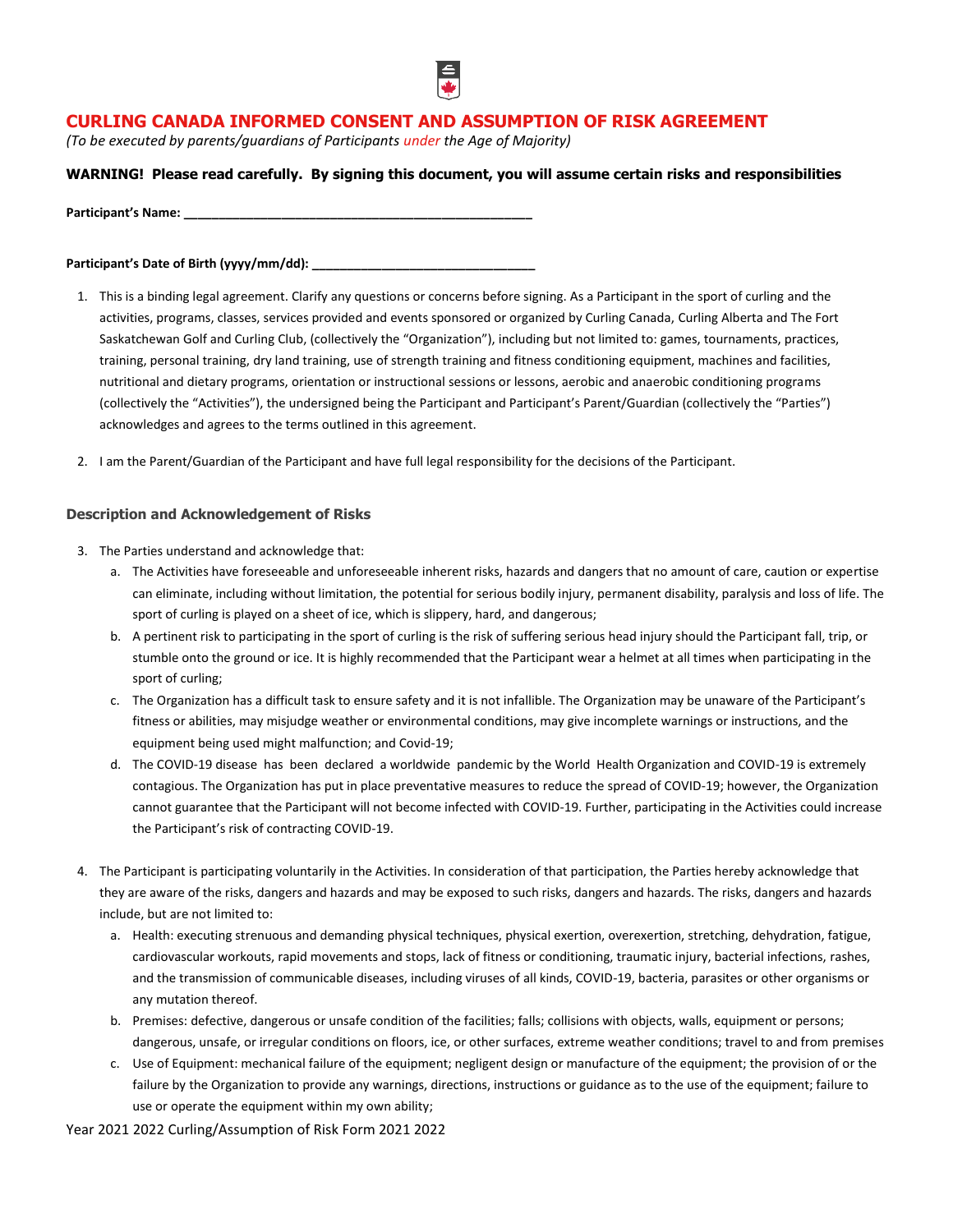- d. Contact: contact with brooms, brushes or curling stones, other equipment, vehicles, or other persons, and may lead to serious bodily injury, including but not limited to concussions and/or other brain injury, or serious spinal injury.
- e. Advice: negligent advice regarding the Activities. Ability: Failing to act safely or within my own ability or within designated areas.
- f. Sport: the game of curling and its inherent risks, including but not limited to, running, sliding or slipping on the ice surface, delivering the curling stone, skipping or sweeping, stepping onto the ice surface from the walkway or onto the walkway from the ice surface, or stepping over dividers that divide one sheet of ice from the next.
- g. Cyber: privacy breaches, hacking, technology malfunction or damage.
- h. Conduct: My conduct and conduct of other persons including any physical altercation between participants
- i. Travel: Travel to and from the Activities



## **Terms**

- 5. In consideration of the Organization allowing the Participant to participate in the Activities, the Parties agree:
	- a. That when the Participant practices or trains in their own space, the Parties are responsible for the Participant's surroundings and the location and equipment that is selected for the Participant;
	- b. That the Participant's mental and physical condition is appropriate to participate in the Activities and the Parties assume all risks related to the Participant's mental and physical condition;
	- c. To comply with the rules and regulations for participation in the Activities;
	- d. To comply with the rules of the facility or equipment;
	- e. That if the Participant observes an unusual significant hazard or risk, the Participant will remove themselves from participation and bring their observations to a representative of the Organization immediately;
	- f. The risks associated with the Activities are increased when the Participant is impaired, and the Participant will not participate if impaired in any way;
	- g. That it is their sole responsibility to assess whether any Activities are too difficult for the Participant. By the Participant commencing an Activity, they acknowledge and accept the suitability and conditions of the Activity;
	- h. That COVID-19 is contagious in nature and the Participant may be exposed to, or infected by, COVID-19 and such exposure may result in personal injury, illness, permanent disability, or death; and
	- i. That they are responsible for the choice of the Participant's safety or protective equipment and the secure fitting of that equipment.
- 6. In consideration of the Organization allowing the Participant to participate, the Parties agree:
	- a. That the Parties are not relying on any oral or written statements made by the Organization or their agents, whether in brochure or advertisement or in individual conversations, to agree to participate in the Activities;
	- b. That the Organization is not responsible or liable for any damage to the Participant's vehicle, property, or equipment that may occur as a result of the Activities; and
	- c. That this Agreement is intended to be as broad and inclusive as is permitted by law of the Province of Alberta and if any portion thereof is held invalid, the balance shall, notwithstanding, continue in full legal force and effect.

#### **Jurisdiction**

7. The Parties agree that in the event that they file a lawsuit against the Organization, they agree to do so solely in the Province of Alberta, and they further agree that the substantive law of the Province of Alberta will apply without regard to conflict of law rules.

 **We have read and agree to be bound by paragraphs 5 to 7**

Year 2021 2022 Curling/Assumption of Risk Form 2021 2022